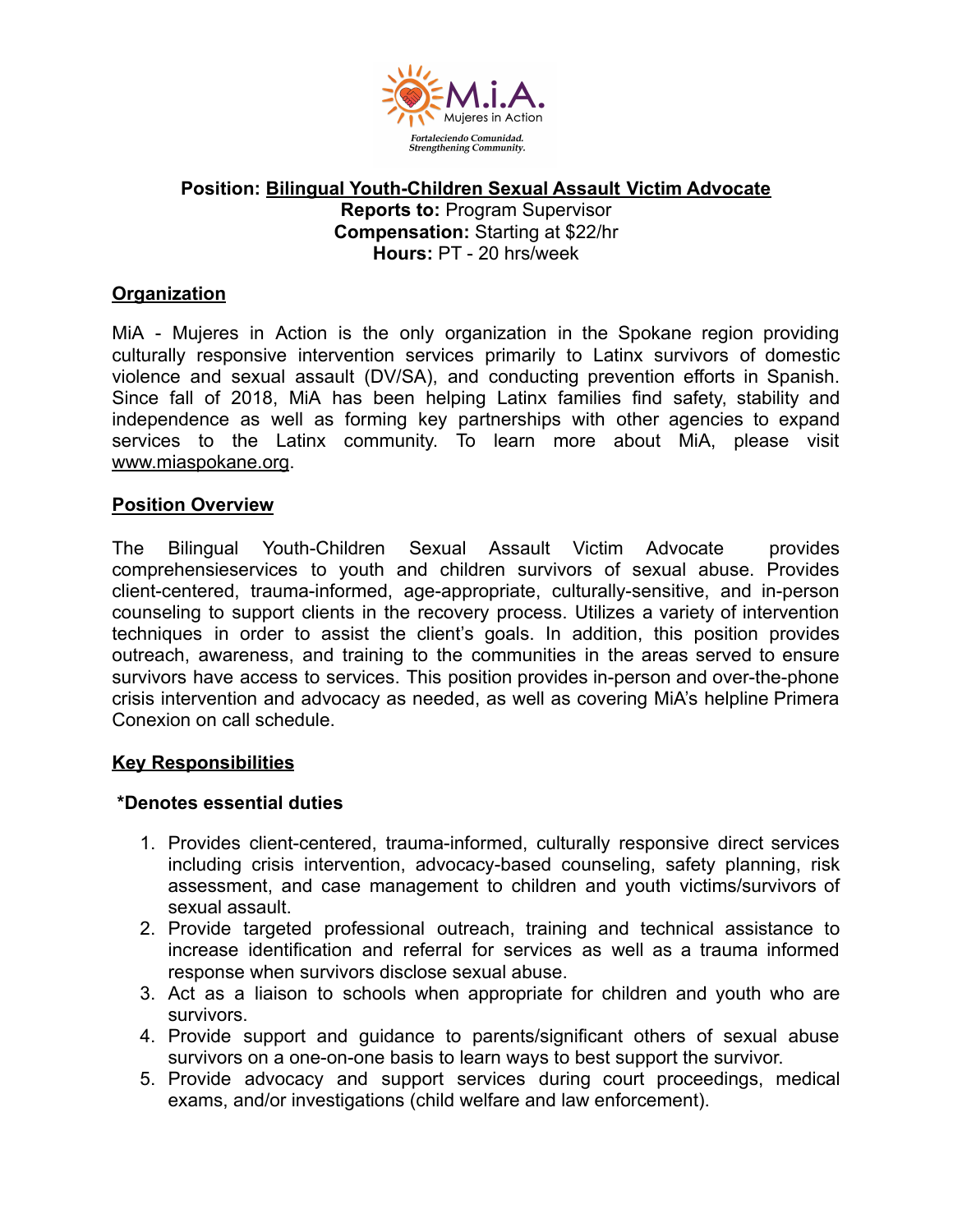- 6. Explore participants' and their family's own resources and coordinate with other agencies in planning and linking participants to referral services (for example: legal, medical, social services, financial, etc.).
- 7. Collaborating with other staff, addressing with participants any necessary concerns.
- 8. Perform screenings and completes intake paperwork of survivors.
- 9. Maintain client files and track records in accordance with MiA policies and standards.
- 10.Observe all program requirements for confidentiality and privileged communication.
- 11. Must complete initial DV/SA Victim Advocacy 38 hours training and maintain 20 hours of on-going training in DV and 12 hours of on-going training in SA/DV issues annually.
- 12.Participate in youth/children advocacy training.
- 13.Participate in all-staff training sessions and attend staff meetings.
- 14.Perform other duties as assigned.

# **Position Qualifications**

### **REQUIRED**

- 1. Experience working with children or/and youth.
- 2. To perform this job successfully, an individual must be able to perform each essential duty satisfactorily with minimal supervision
- 3. Demonstrated oral and written bi-lingual (English/Spanish) skills
- 4. Must be able to work independently and as part of a team, maintaining professional attitude and respectful demeanor with participants, co-workers, community partners, and supervisors at all times
- 5. Maintains the confidentiality of all participants/co-worker/organizational business
- 6. Support of MiA Mujeres in Action's goals, values, mission and vision
- 7. Holds a valid WA Driver's License and has dependable transportation
- 8. Is proficient with PCs and Microsoft Office applications
- 9. Has completed a criminal and child abuse background check.
- 10.Possess the ability to work with a variety of individuals and groups in a constructive and civil manner while appreciating the unique contribution of individuals from varied culture, race, creed, color, national origin, age, sex, disability, sexual orientation, and gender identify.
- 11. Keep an open flexible schedule to meet the needs of the community, survivors, and the program.
- 12.Establish and maintain positive relationships with individuals and community members in the service area.
- 13.Strives for excellence in performance by upholding established ethical standards and upholding program values.
- 14.Is able to assess effectiveness of services provided and make adjustments to service delivery if needed.

### **PREFERRED**

1. Knowledge of diverse community resources (i.e. housing, food, health care, etc.)